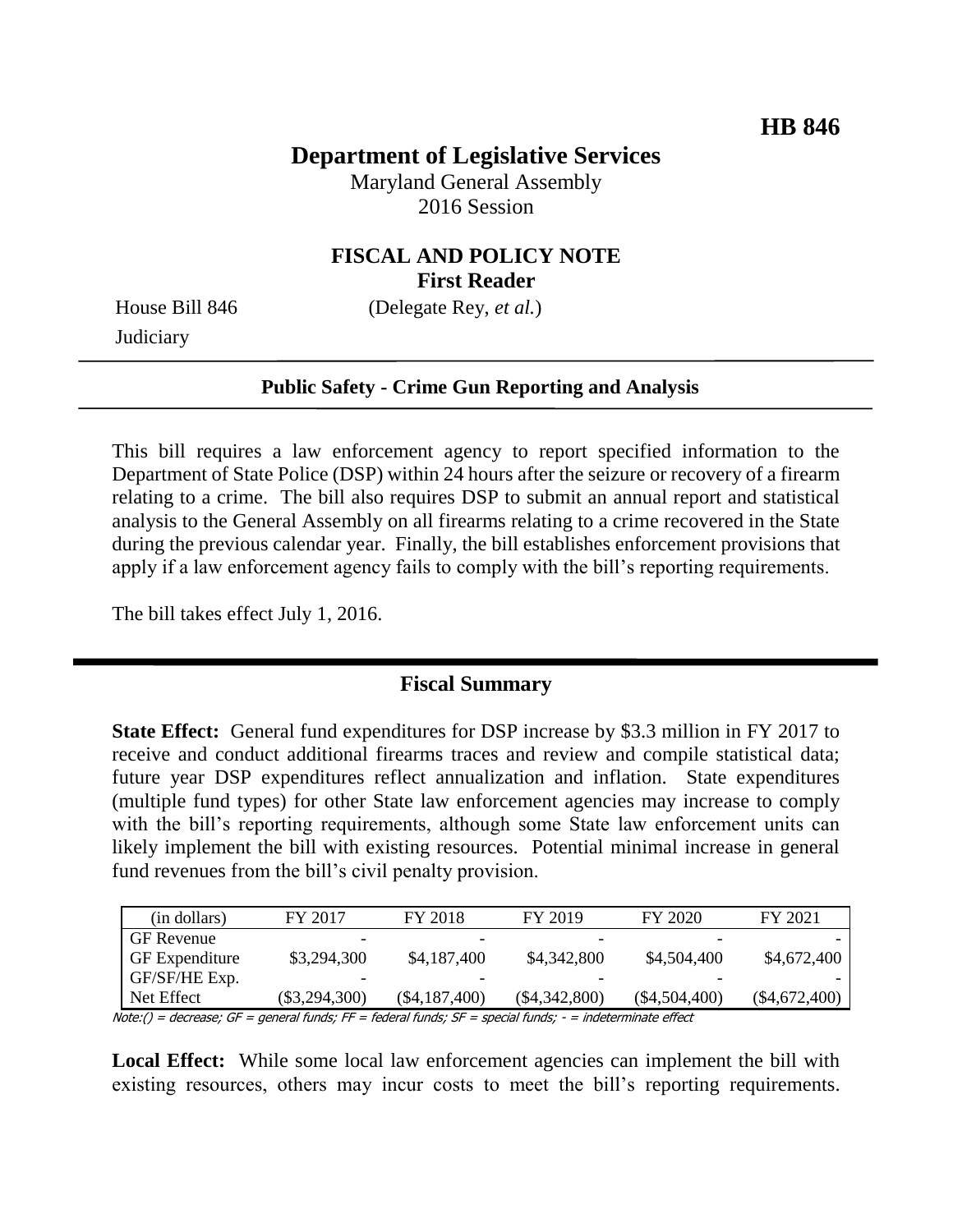Revenues are not affected. **This bill may impose a mandate on a unit of local government.**

**Small Business Effect:** None.

## **Analysis**

### **Bill Summary:** A report submitted by a law enforcement agency to DSP must include:

- a full identification and description of the firearm;
- the type of criminal offense in connection with which the firearm was seized or recovered;
- identifying information for each person arrested in connection with or otherwise involved in the firearm seizure or recovery;
- a description of any vehicle involved in the firearm seizure or recovery;
- the address or location where the firearm seizure or recovery occurred;
- the possessory interest in the firearm of the person from whom the firearm was seized;
- the investigating officer's name and identification number; and
- any additional information requested by DSP.

A law enforcement agency is not required to report (1) the voluntary surrender of a firearm from an estate; (2) a firearm that is abandoned or found unattended and has not been reported stolen and that has no known connection to a crime; or (3) the temporary surrender or seizure of a firearm with no connection to a criminal investigation.

If a law enforcement agency fails to comply with the reporting requirements, DSP must report the noncompliance to the Office of the Attorney General (OAG) and OAG must contact the law enforcement agency and request that the agency comply. If the law enforcement agency fails to comply within 30 days after being contacted by OAG, the chief or sheriff of the law enforcement agency is subject to a civil fine of up to \$1,000.

By January 31 each year, DSP must submit a report and statistical analysis to the General Assembly on all firearms relating to a crime recovered in the State during the previous calendar year. The report must include:

- the number, make, and type of firearms recovered, broken down by city, county, region, and total statewide recoveries;
- the number of firearms that were seized from prohibited persons, by type;

HB 846/ Page 2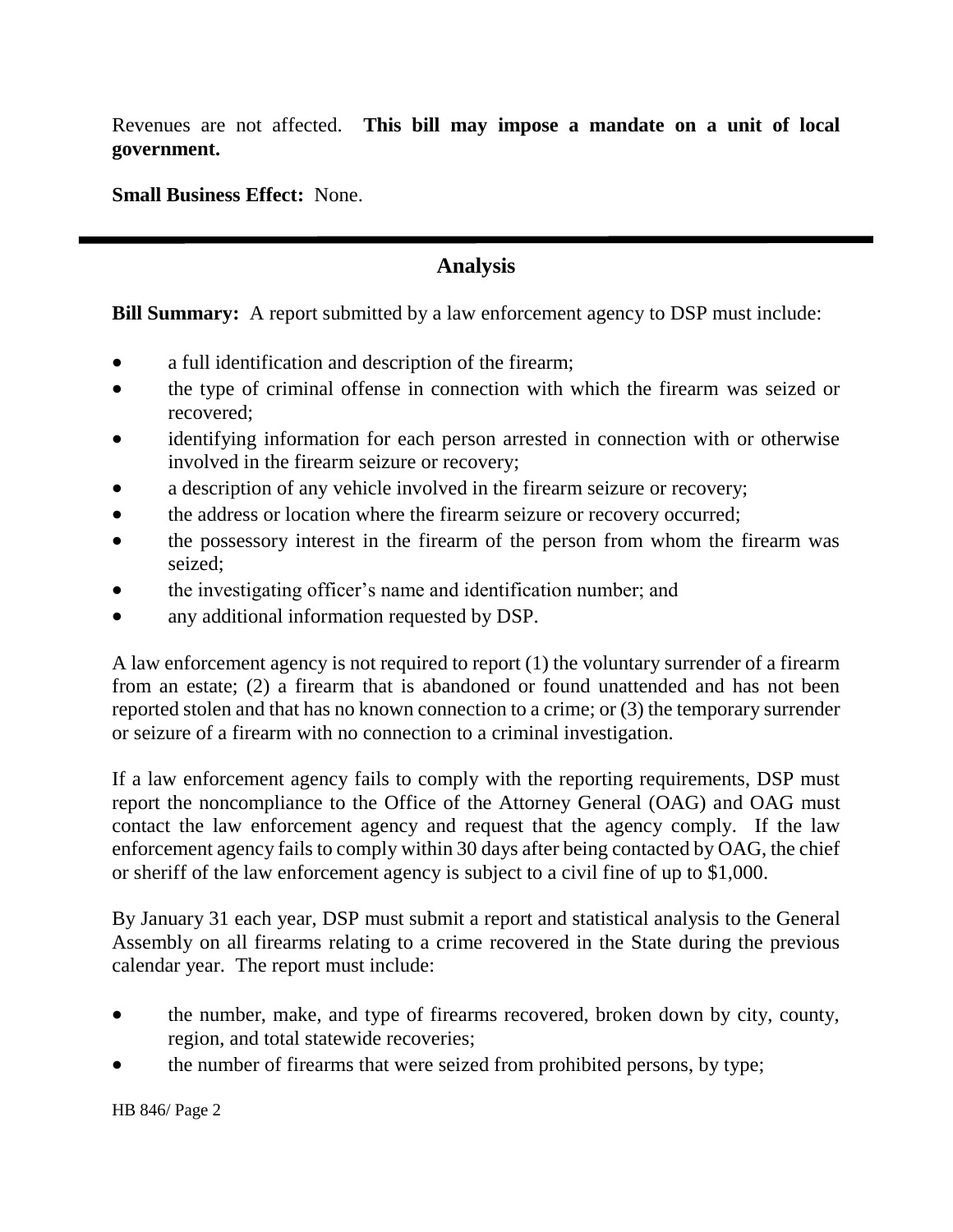- the number of firearms that were seized from prohibited persons with a prior Maryland felony conviction, by type;
- the number of firearms recovered that were stolen, whether or not formally reported as stolen;
- the number of firearms recovered with no serial number or an obliterated serial number;
- the number of firearms, by type, recovered after being suspected of having been used to commit a suicide;
- the number of firearms seized from persons who are prohibited from possessing firearms due to mental illness;
- the number of firearms, by type, recovered by each law enforcement agency;
- the number of firearms recovered in a county other than the county where the firearm originated; and
- for each firearm recovered in Baltimore City in connection with the arrest of a suspect, a description of the charges filed against the suspect, the disposition of the charges, and any sentence imposed.

The type of gun must be identified in the report as rifle, semi-automatic rifle, shotgun, semi-automatic shotgun, handgun, semi-automatic handgun, assault rifle as defined under current law, and fully automatic machine gun.

**Current Law:** A person may not possess a regulated firearm, a rife, or a shotgun if the person:

- has been convicted of a disqualifying crime;
- has been convicted of a violation classified as a common law crime and received a term of imprisonment of more than two years;
- is a fugitive from justice;
- is a habitual drunkard:
- is addicted to a controlled dangerous substance or is a habitual user;
- suffers from a mental disorder and has a history of violent behavior against the person or another;
- has been found incompetent to stand trial;
- has been found not criminally responsible;
- has been voluntarily admitted for more than 30 consecutive days to a facility that provides treatment or other services for mental disorders;
- has been involuntarily committed to a facility that provides treatment or other services for mental disorders;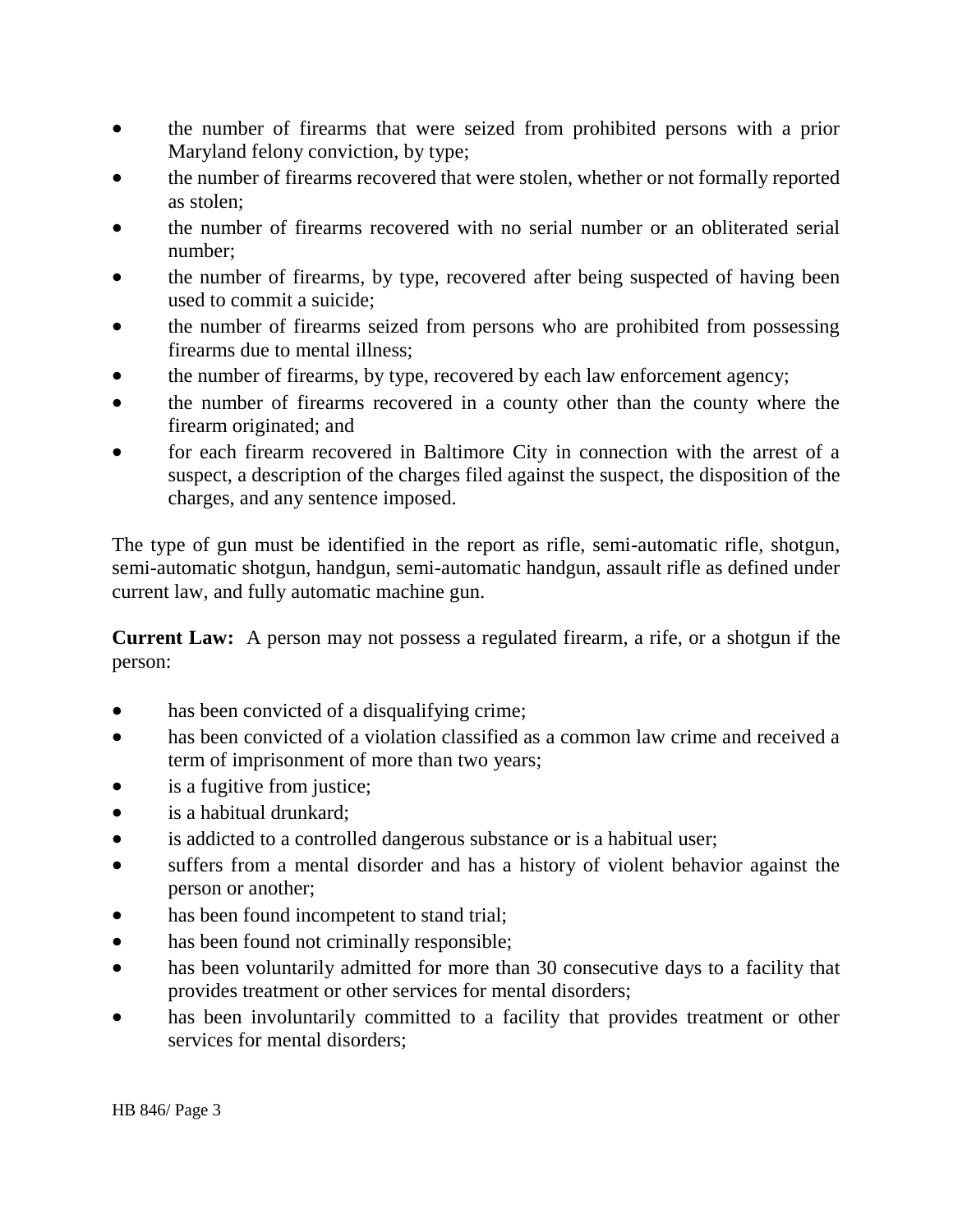- is under the protection of a guardian of the person or property of a disabled person appointed by a court, except for cases in which the appointment of a guardian is solely a result of a physical disability;
- is a respondent against whom a current non ex parte civil protective order has been entered in this State or an order for protection has been issued by a court of another state or a Native American tribe and is in effect; or
- if younger than age 30 at the time of possession, has been adjudicated delinquent by a juvenile court for an act that would be a disqualifying crime if committed by an adult.

In addition, a person is prohibited from possessing a regulated firearm, a rifle, or a shotgun if the person was previously convicted of  $(1)$  a crime of violence;  $(2)$  a violation of specified controlled dangerous substances law; (3) an offense under the laws of another state or the United States that would constitute one of these crimes if committed in this State.

With certain exceptions, a person who is younger than age 21 may not possess a regulated firearm.

**Background:** The Maryland Gun Center in the Firearms Enforcement Unit of DSP, which opened January 1, 2013, was established in an effort to reduce gun crime and assist State and local law enforcement. The center operates around the clock and is available to any prosecutor or law enforcement officer to assist with the interpretation and prosecution of both federal and State firearms laws. The unit is comprised of seven employees. In 2015, the unit conducted 1,500 traces of seized handguns in the State. In the same time period, Prince George's County law enforcement conducted 1,400 traces for handguns.

**State Expenditures:** General fund expenditures for DSP increase by \$3.3 million in fiscal 2017, which accounts for a 90-day start-up delay. This estimate reflects the cost of hiring 1 senior program manager, 4 administrators, and 32 administrative officers to receive and conduct additional firearms traces and review and compile statistical data as required by the bill. The estimate assumes that DSP handles an additional 6,200 traces for handguns each year as a result of the bill, which represents a 413% increase in data collection workload for DSP. DSP advises that, on average, each employee at the Maryland Gun Center is capable of handling approximately 200 traces annually. The estimate includes salaries, fringe benefits, one-time start-up costs, and ongoing operating expenses, including rental space.

| <b>Positions</b>                        | 37          |
|-----------------------------------------|-------------|
| Salaries and Fringe Benefits            | \$3,043,593 |
| <b>Equipment and Operating Expenses</b> | 178,137     |
| <b>Rental Space</b>                     | 72,600      |
| <b>Total FY 2017 DSP Expenditures</b>   | \$3,294,330 |
| HB 846/ Page 4                          |             |